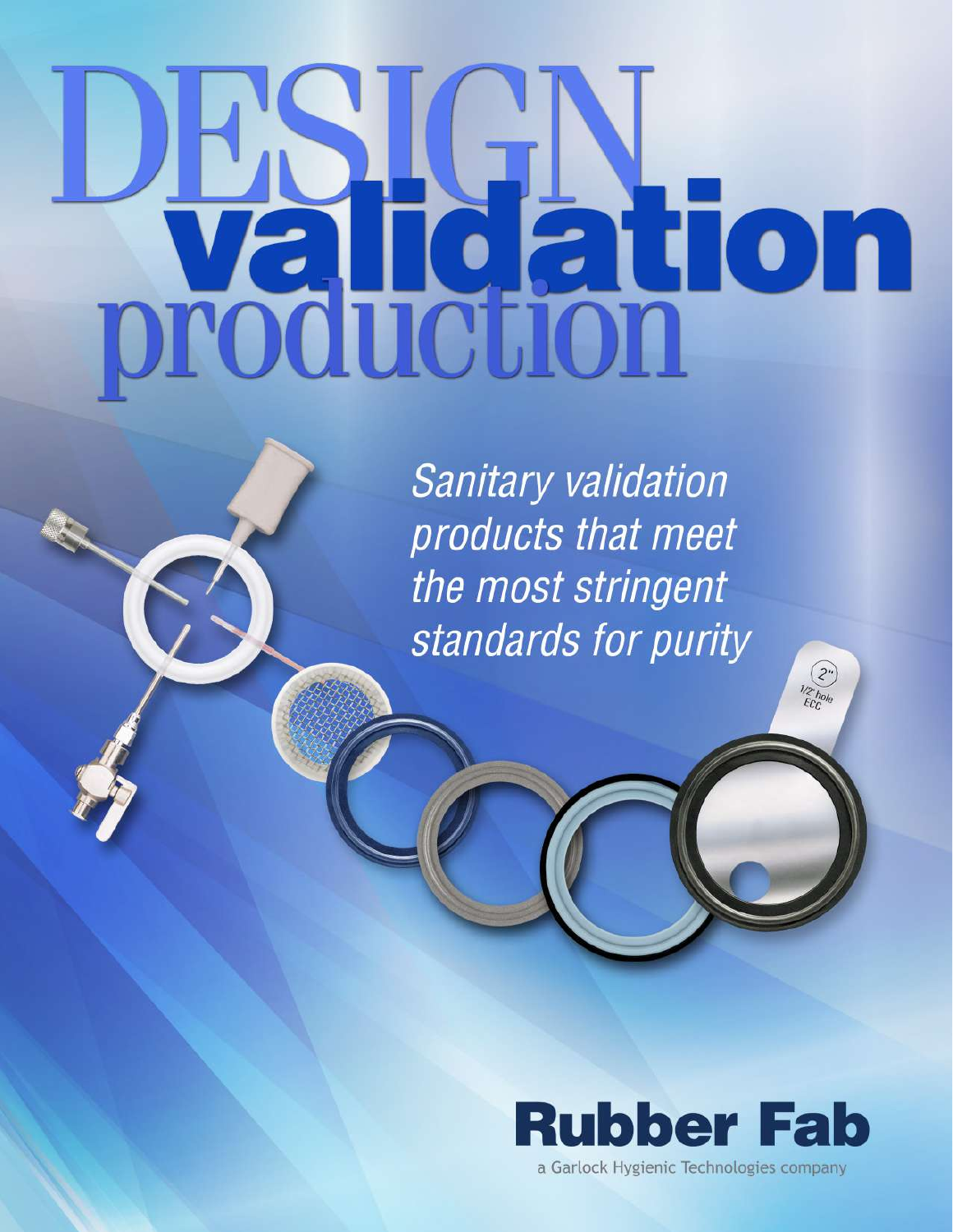## Rubber Fab's Sanitary Gasket Guidelines

- **• Tuf-Flex®** is the world's first unitized gasket, setting new standards for purity, performance and flexibility. A Tuf-Flex® Gasket's contact surface is PTFE unitized to an EPDM rubber inner core. This totally bonded construction provides a PTFE gasket with the mechanical characteristics, including memory, of an elastomer gasket. Designed to meet critical requirements in biopharmaceutical, ultra-pure water, WFI (water for injection) and difficult food and beverage processing.
- **Tuf-Steel®** is composed of a unique 50/50 blend of non-pigmented PTFE and 316L passivated and atomized stainless steel. Testing and years of documented application usage has demonstrated that Tuf-Steel® is the choice for perfect surface performance, outstanding durability and extended service life in both SIP (steam in place) and WFI (water for injection) applications. Tuf-Steel® is ideal for sanitary steam pipe connections in extreme temperatures ranging from -320°F to 550°F. The superior strength of Tuf-Steel® eliminates creep and cold flow providing a leak-free seal and preventing maintenance problems and system downtime.
- **Kalrez®** is a sealing product for use in food, beverage and pharmaceutical processing applications where FDA and Class VI is required. Kalrez® gaskets are designed to address thermal and chemical resistance with a high temperature resistance.
- **• GYLON BIO-PRO®** is a safe sealing solution with its modified and restructured PTFE material, pre-formed and stress controlled, for all Tri-Clamp® applications. It is also dimensionally stable and resists intrusion.
- **• GYLON® BIO-PRO PLUS™** is manufactured from our proprietary GYLON® style 3522 modified PTFE. GYLON® BIO-PRO PLUS™ delivers best in class performance across all critical factors such as compliance, chemical compatibility, seal-ability, creep and cold flow.
- **PTFE** is the material of choice whenever low temperature flexibility or gasket memory is not required and can remain in service for longer periods of time in both water and steam applications. PTFE is not recommended with large temperature variations due to creep and cold flow. PTFE has minimal extractables, has a low absorption rate and excellent resistance to process fluids.
- **Platinum Cured Silicone** is the material of choice in sanitary water systems when PTFE is not feasible due to severely misaligned fittings, or if the cost of high pressure clamps does not outweigh the benefits of PTFE (extended service life).
- **FKM Fluoroelastomer and EPDM** compounds are specified by many of our process equipment manufacturers. They are generally suitable for these applications, however, service life must be considered and a preventative maintenance program be implemented to mitigate degradation.
- **Buna** is the last choice in most applications due to temperature limitations and does not pass U.S. Pharmacopeia Class VI Certification and Cytotoxicity.

| Gasket<br>Comments                                                                                                     | Continuous<br><b>Steam</b> | Intermittent<br><b>Steam</b> | Pure Water<br>Ambient | Pure Water<br>Hot | Process Fluids<br>Ambient | <b>Process Fluids</b><br>Hot | Process Fluids Variable<br>$(<0°C - 100°C)$ | Temp.<br>Range                         |
|------------------------------------------------------------------------------------------------------------------------|----------------------------|------------------------------|-----------------------|-------------------|---------------------------|------------------------------|---------------------------------------------|----------------------------------------|
| Tuf-Flex <sup>®</sup> /Ansi-Flex<br>Maintains seal with wide temperature variations. Has extended service life"        |                            |                              |                       |                   |                           |                              |                                             | $-20^{\circ}$ F to<br>300°F            |
| Tuf-Steel <sup>®</sup><br>Maintains seal with wide temperature variations. Has extended service life"                  |                            |                              |                       |                   |                           |                              |                                             | $-320^{\circ}$ F to<br>$550^{\circ}$ F |
| <b>Kalrez</b> <sup>®</sup><br>Addresses thermal and chemical resistance                                                |                            |                              |                       |                   |                           |                              |                                             | $-4$ °F to<br>428°F                    |
| <b>GYLON BIO-PRO®</b><br>Modified and restructured PTFE material, pre-formed and stress controlled                     |                            |                              |                       |                   |                           |                              |                                             | $-346^{\circ}$ F to<br>500°F           |
| <b>GYLON® BIO-PRO PLUS™</b><br>Best in class performance for chemical compatibility, seal-ability, creep and cold flow |                            |                              |                       |                   |                           |                              |                                             | $-450^{\circ}$ F to<br>$500^{\circ}$ F |
| <b>PTFE</b><br>Wide temperature variations and may cause leakage at $\Delta T$                                         |                            |                              |                       |                   |                           |                              | 3                                           | $-100^{\circ}$ F to<br>$500^\circ F$   |
| Silicone (platinum)<br>Very flexible low temperature                                                                   |                            | $\overline{2}$               | $\overline{2}$        | $\overline{2}$    | 2                         | $\overline{2}$               |                                             | $-40^{\circ}$ F to<br>$450^{\circ}$ F  |
| <b>FKM Fluoroelastomer</b><br>Acceptable for steam applications                                                        | $\mathfrak{D}$             | $\mathfrak{D}$               | $\mathfrak{D}$        | $\overline{2}$    | $\mathfrak{p}$            | $\overline{2}$               | $\mathfrak{D}$<br>400°F                     | $-30^\circ$ F to                       |
| <b>EPDM</b> (peroxide cured)<br>Low pressure steam only                                                                | $\mathfrak{Z}$             | 3                            | 3                     | 3                 | 3                         | 3                            | 3                                           | $-30^\circ$ F to<br>$300^{\circ}$ F    |
| Buna*<br>Not recommended for strong acids and ozone                                                                    |                            | $\theta$                     | 5                     | 5                 | 5                         | 5                            | 5                                           | $-30^\circ$ F to<br>$200^{\circ}$ F    |

#### $1 =$  Excellent  $2 =$  Good  $3 =$  Acceptable  $4 =$  Marginal  $5 =$  Poor  $0 =$  Do Not Use

\*Buna does not pass U.S. Pharmacopeia Class VI Certification and Cytotoxicity and is not ADI free. \*\*Application dependent.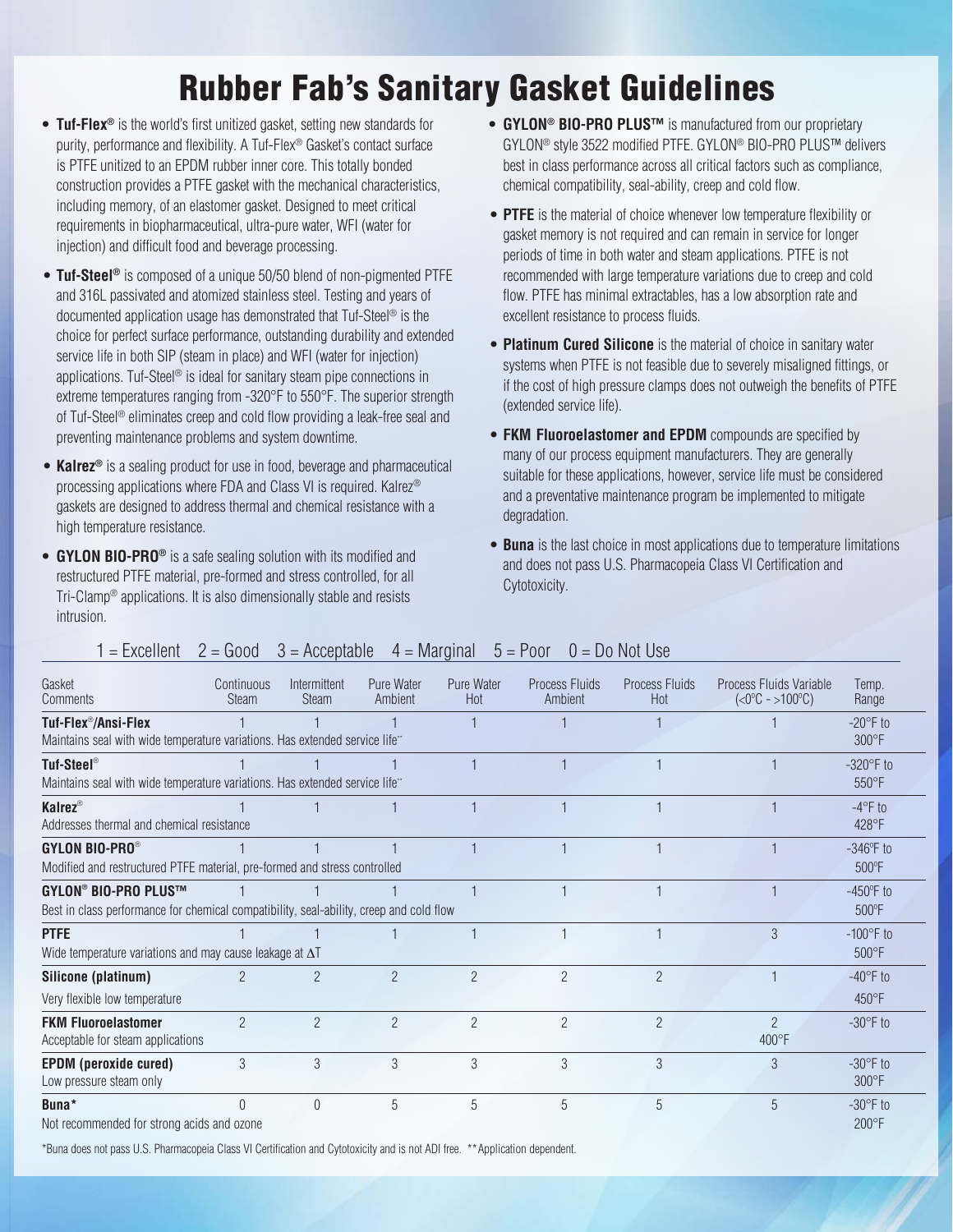## Smart Gasket®

## **Biological** Indicator



The Rubber Fab Smart Gasket® value is proven when validating sterility in a high-purity pharmaceutical system. The Smart Gasket® Thermocouple Gasket obtains the critical thermal mapping information needed during the validation process.

They can meter fluids in your process system using a peristaltic pump or withdraw samples through our lure lock valve or syringe. The Smart Gasket® requires a specifically designed thermocouple clamp but easily installs in any standard sanitary tri-clamp connection.

**AVAILABLE SIZES:** 1/2"- 4" **AVAILABLE PORTS:** 1 - 4 ports

#### **ACCESSORIES AVAILABLE:**

Thermocouple Clamp with 1 - 4 ports Sampling/Injection Tube Hole Plug **Stopcock** Teflon Coated Wire Probe Kapton Coated Wire Probe **Thermometer** Extension Lead - 3 ft & 6 ft Temperature Probes

Rubber Fab's Biological Indicator Gasket enables the use of a self-contained biological indicator in sanitary process lines. This unique gasket permits either top loading or inline positioning of an EZTest® biological indicator and/or a temperature probe. The great advantage of a self-contained biological indicator over the traditional spore strip in glassine is the time saved when confirming spore kill. Results are easily obtained in a few hours (versus several days required with a spore strip) and without problematic laboratory transfer. Feel secure knowing that the biological indicator will not be lost down stream in the process. This fail-safe gasket holds the indicator in place for easy retrieval. Biological Indicator Gaskets require a specifically designed thermocouple clamp but easily install in any standard tri-clamp connection.

**AVAILABLE SIZES:** 3/4" – 2" **AVAILABLE PORTS:** 1 port

Patent 6,927,058

## Orifice Plates



Our innovative Orifice Plate line includes a complete selection of solid 316L Stainless Steel, in standard or tabbed tri-clamp styles that can be custom drilled with an eccentric or concentric bore. Vertical styles, which are funnel shaped for optimal vertical drainage, are also available. Steam trap mini orifice plates are an alternative to standard steam trap technology.

Tabs help to acknowledge that an orifice plate is "in line" and can be laser engraved to indicate the hole diameter, gasket size or user specified information. This is a major safety consideration! Rubber Fab's Orifice Plates can enhance your system's performance, adjust flow rates, balance back flow and equalize back pressure during SIP procedures; achievable benefits while maintaining sanitary conditions.

#### **AVAILABLE IN:**

PTFE, Tuf-Steel® , EPDM, FKM Fluoroelastomer, Silicone, and Buna\* (Elastomer replacement gaskets are available)

**AVAILABLE SIZES:** 1/2" – 8" (Platinum Silicone 8" not available)

**ALSO AVAILABLE:** Slotted Clamps for Tabbed style orifice plates **AVAILABLE SERVICES:**

Electropolishing Passivation Laser Engraving



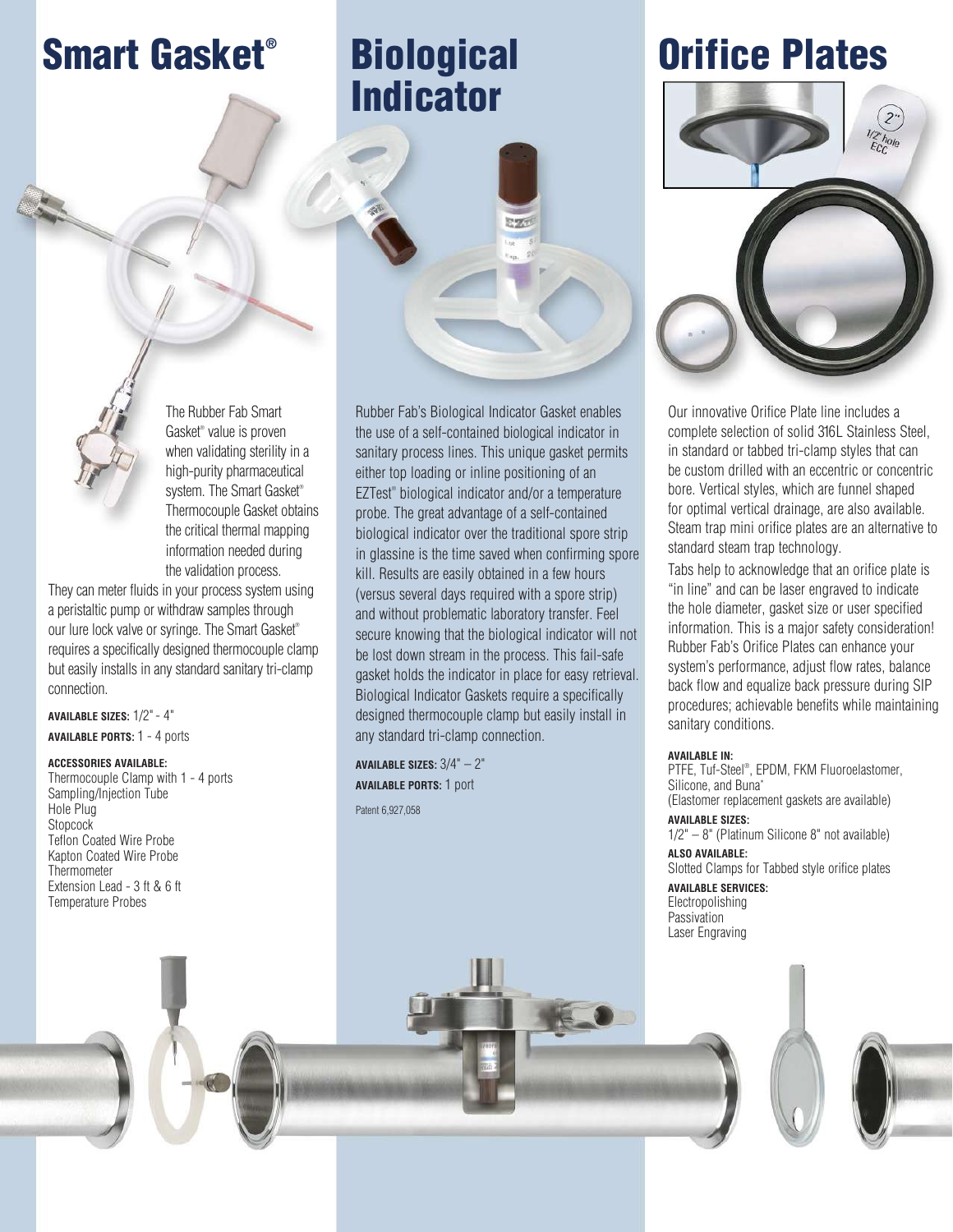# Screen Gaskets



Rubber Fab's fluid filtration screen gaskets provide the most comprehensive range of stainless steel mesh and filter cloth. These gaskets provide particulate elimination to protect fill and finish sterile products, spray balls and spray nozzles. You can choose a screen gasket in a USP Class VI elastomer or Fluoroelastomer and are available in a variety of mesh sizes including 10 micron through 4 mesh. Custom screens are also available.

#### **AVAILABLE IN:**

PTFE, Tuf-Steel® , EPDM, FKM Fluoroelastomer, Silicone, and Buna\*

**AVAILABLE SIZES:** 1/2" – 8" (Platinum Silicone 8" not available) Consult factory for custom meshes

**AVAILABLE SERVICES:** Electropolishing **Passivation** Laser Engraving

## Sock Screens

The extended sock shaped mesh gasket offers up to 300% more open area for 300% more soil collection capability than conventional screens. They provide greater flow for situations where a large amount of particulates are involved. Available in 10 mesh to 325 mesh with standard 10 & 16 mesh in stock.

**AVAILABLE IN:** EPDM, FKM Fluoroelastomer, Silicone, and Buna\* **ALSO AVAILABLE IN:** 1 1/2" and 2" Tuf-Steel® **AVAILABLE SERVICES:** Electropolishing



## V2B Vent **Gasket**

The Rubber Fab V<sup>2</sup>B Vent Gasket provides vacuum and pressure relief for pharmaceutical and food/ beverage processing tank venting when airborne particulate removal is required. A 200 mesh



screen combined with a 14 mesh screen of sintered construction creates a cost effective alternative to expensive vacuum breakers and venting systems. The V<sup>2</sup>B System is attached/connected the same way a standard vacuum breaker in installed. Installation can be horizontal, vertical or in single or multiple port configurations (i.e. manifolds) without special fabrication or expensive tooling. The V2 B screen will fit perfectly into the I.D. of a sanitary pipe and can be used for inflow fluid conditioning filtration.

**AVAILABLE SIZES:** 1-1/2" – 6"

## Inline Strainers & Overscreens



Today's processing pipe lines require strainers with an increased capacity to meet production needs of state-of-the-art food, beverage and pharmaceutical manufacturing facilities. Rubber Fab's sanitary strainers and overscreens protect valuable processing equipment and have been specifically designed to meet the most stringent process requirements. Our sanitary strainer products are manufactured using 316L stainless steel and are designed for maximum installation flexibility, sanitary construction, and unrestricted flow.

#### **AVAILABLE:**

Inline sanitary strainers, hi-capacity sanitary strainers, side inlet sanitary strainers and custom fabricated sanitary strainers, wire mesh overscreens, hygienic overscreens, wedge wire, disposable filter socks, wire and mesh basket liners, 10 mesh to 200 mesh overscreen

# GYLON BIO-PRO®

GYLON BIO-PRO® sanitary seals offer a safe solution with its modified and restructured PTFE material, pre-formed and stress controlled, for all tri-clamp



connections. It is dimensionally stable and resists intrusion. GYLON BIO-PRO® has a temperature range of -346ºF to 500ºF and is highly resistant to most chemicals and temperature cycles. It also meets USP Class VI and is FDA compliant.

**AVAILABLE SIZES:** 1/2" – 4"

## GYLON® BIO-PRO PLUS™

Manufactured from our proprietary GYLON® style 3522 modified PTFE, GYLON® BIO-PRO PLUS<sup>™</sup> delivers best

in class performance across all critical factors such as compliance, chemical compatibility, sealability, creep and cold flow. Fulfilling ASME-BPE standards for dimensional consistency, this next generation sanitary gasket ensures ease of installation and long term operational integrity in the most challenging and critical applications. GYLON® BIO-PRO PLUS™ has a temperature range of -450ºF to 500ºF.

**AVAILABLE SIZES:** 1/2" – 4"

## GYLON® Style 3504

GYLON® Style 3504 is a PTFE gasket with aluminosilicate microsphere filler. This style gasket is widely used in glass-lined flanges and other light-duty flanges where available torque is limited. GYLON® Style 3504 creates a tighter seal with improved performance over conventional PTFE which reduces product loss and emissions.

**AVAILABLE SIZES:** 1/2" - 12" in 1/16" and 1/8" thicknesses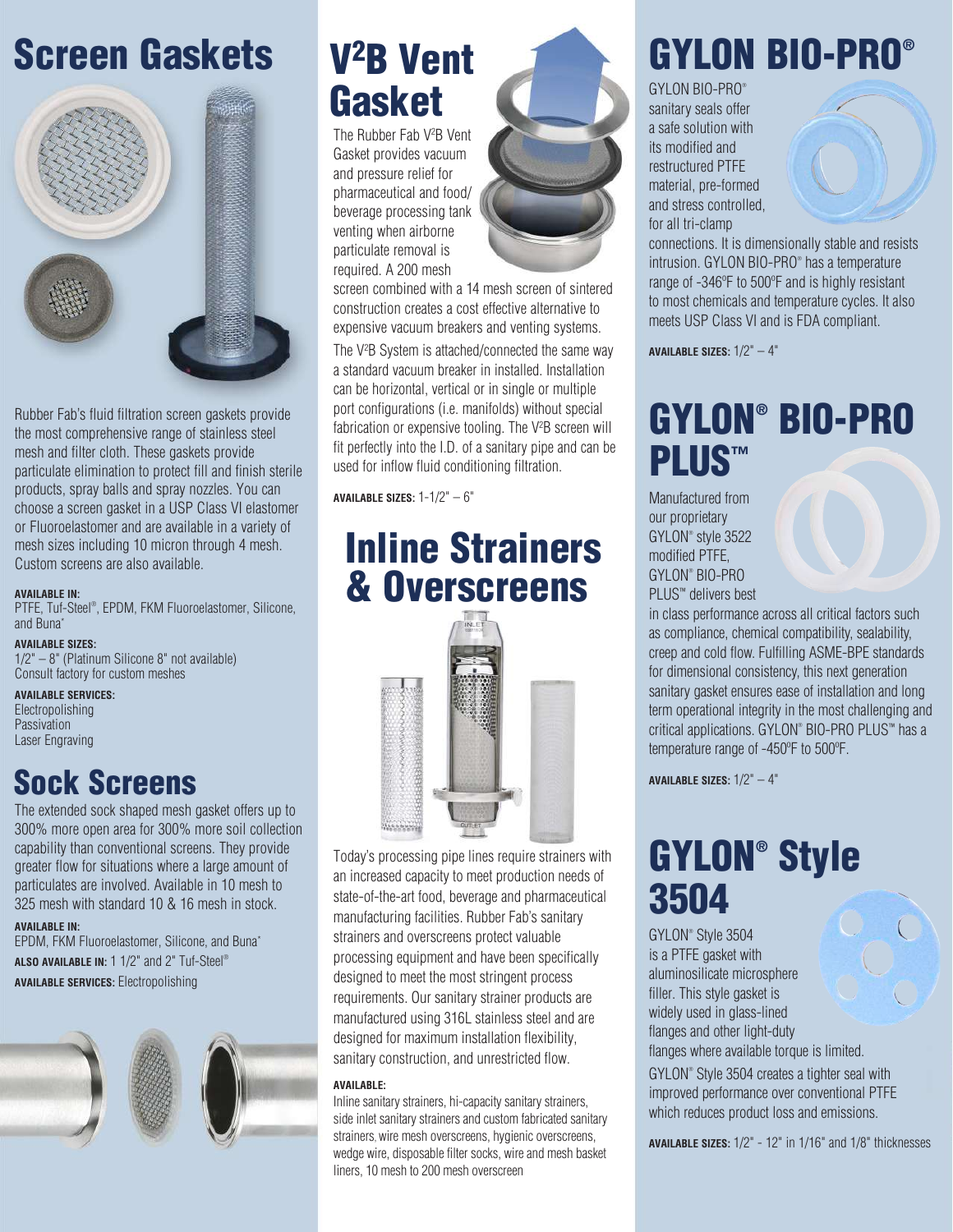## Gauge Guard Protector



The Gauge Guard Isolator and Protector Gaskets protect expensive gauge diaphragms and instruments from damage. When moving, storing or being autoclaved, the Gauge Guard Protector protects the gauge's fragile diaphragm from damage. The easy attach ring slips effortlessly onto the gauge keeping the Gauge Guard Protector ready for use.

#### **AVAILABLE IN:**

Platinum Silicone only and Sizes 3/4" - 2" (3/4" protectors can be used with 1/2" isolators)

## Gauge Guard Isolator Gasket

By combining a Rubber Fab sanitary gasket with a thin membrane, the Isolator Gasket isolates CIP and corrosive solutions from instrumentation without affecting performance, a necessary and cost-effective step in assuring long life and accurate results.

#### **AVAILABLE IN:**

Platinum Silicone, PTFE, Tuf-Steel®, FKM and EPDM **AVAILABLE**

**SIZES:** 1/2" - 2" Consult Factory for sizes per material

## Tuf-Steel®



Tuf-Steel® – the original metal detectable/x-ray inspectable gasket, a Rubber Fab market innovation, is composed of a unique proprietary blend of nonpigmented PTFE and 316L passivated and atomized stainless steel. Testing and years of documented application usage has demonstrated that Tuf-Steel® is the choice for perfect surface performance, outstanding durability, extended service life and increased up-time in both SIP (steam in place) and WFI (water for injection) applications. Tuf-Steel® is ideal for sanitary steam and extreme temperature processes, specifically fryer and hot oil applications, with temperatures ranging from  $-320^{\circ}$ F up to 550°F. The superior strength of Tuf-Steel® eliminates creep and cold flow providing a leak-free seal.

**AVAILABLE SIZES:** 1/2" – 12" **TUF-STEEL**® **SHEET AVAILABLE:** 1/16" & 1/8" thick

36" x 36" sheets

#### **ALSO AVAILABLE:** Type II Flanged DIN/ISO Ansi Flange 1/16" & 1/8" thick X-Ray Inspectable 150# Flanged Screen Gaskets

TUF-STEEL® Type II Flanged AVAILABLE!

## Tuf-Flex®



Tuf-Flex® , the ultimate pharmaceutical sanitary gasket, is setting new standards for purity, performance, flexibility and is the world's first unitized gasket. A Tuf-Flex® gasket's contact surface is PTFE unitized to an EPDM rubber inner core. This totally bonded construction provides the inert, non-stick benefits of PTFE with the memory of an elastomeric gasket without fear or risk of pigmentation or spalling. Designed to meet critical requirements in biopharmaceutical, ultra-pure water, WFI (water for injection) and difficult aseptic processing applications. Tuf-Flex's® extended service life increases up-time by out performing other gaskets by eliminating costly process interruptions.





**Gasket Gasket**

**AVAILABLE SIZES:** 1/2" – 6" **TUF-FLEX**® **SHEET AVAILABLE:** 13.78" x 13.78" x 0.060" thick

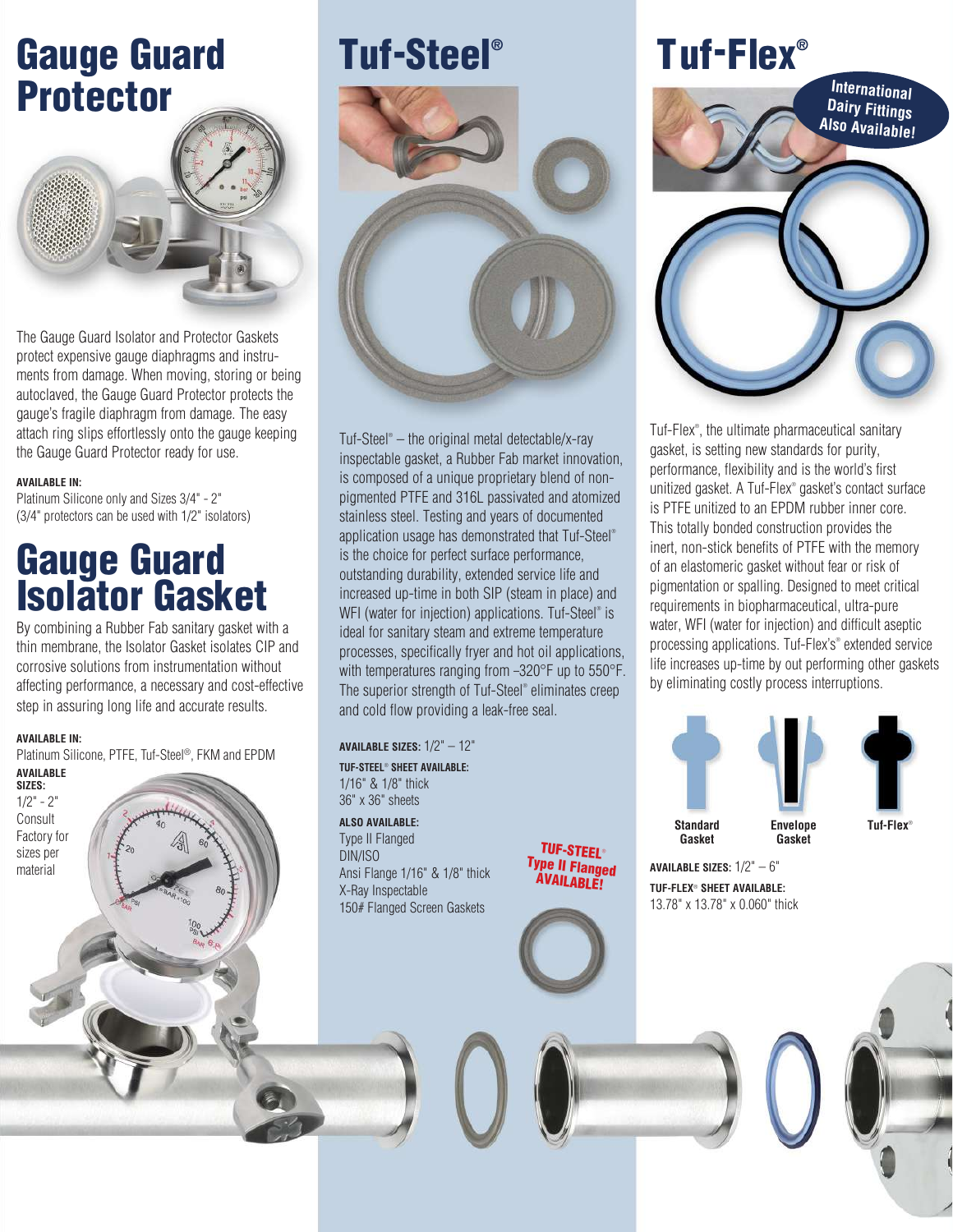## Ansi-Flex150# Ansi Flange Gasket

An Ansi-Flex 150# Ansi Flange Gasket's contact surface is PTFE unitized to an EPDM rubber inner core. This totally bonded construction provides a PTFE gasket with the mechanical characteristics,



including memory, of an elastomer gasket with exceptional steam resistance. An Ansi-Flex 150# Ansi Flange Gasket is ideal for applications, such as PVC piping and glass lining piping, where low seating stress is required. The Ansi-Flex 150# Ansi Flange Gasket has superior and extended service life over standard flange gaskets. Achieve higher performance under SIP/CIP conditions.

**AVAILABLE SIZES:** 1/2" – 12" Consult factory for sizes over 12"

## GYLON® STRESS **SAVER®**

The new style 3504 GYLON® STRESS SAVER® combines these proven sealing advantages with the performance characteristics of the industry recognized GYLON® 3504.



The molded raised ribs help to create a tighter seal by concentrating the compressive load, ideal for lightweight piping.

#### **AVAILABLE SIZES:** 1" - 8"



## **Detectomer<sup>®</sup> METAL DETECTABLE/ X-RAY INSPECTABLE** PRODUCTS



Detectomer® is a full line of Metal Detectable/ X-ray Inspectable products designed to work with any existing conveyor, pipe line or free fall detection system. Detectomer® products are available in sanitary gaskets, o-rings, sanitary screens, sheet, rod, hose, tubing, extrusions, cam & groove gaskets, camlock screen gaskets, scoops, and scrapers. Detectomer® products help eliminate product recall, lower product loss and decrease the risk of components consumed in a finished product by insuring that a worn off piece of elastomer material migrating through your system will be detected and rejected by an in-line x-ray system, metal detector or removed by a mag bar. Searching for and locating fragmented component parts has traditionally been a costly, time consuming and inconclusive process.

#### **AVAILABLE ELASTOMERS:**

EPDM, FKM Fluoroelastomer, Silicone, Buna\* and Tuf-Steel®

#### **AVAILABLE PRODUCTS:**

Gaskets, Quad Rings, Heat Sealing Strips, Sheet, Extrusions, Hoses, Utensils, O-Rings

#### **ALSO AVAILABLE:**

Ansi-Flange in 1/16" and 1/8" thick Tuf-Steel® material

**PLASTIC MATERIAL (METAL DETECTABLE ONLY):**  UHMW, Acetal

**SHEET MATERIAL AVAILABLE:**  Polyurethane



Metal Detectable Patent # 7,390,580 X-ray Inspectable Patent # 9,701,827

## DIN/ISO



Rubber Fab's DIN/ISO gaskets are manufactured in compliance with FDA, USP Class VI requirements to insure the highest purity sealing product available worldwide. We offer the following line of European standard sanitary gaskets DIN32676, DIN11851, DIN11864, ISO1127, ISO2852, SMS1149

#### **AVAILABLE ELASTOMERS:**

PTFE, Tuf-Flex® , Tuf-Steel® , Platinum Silicone, FKM Fluoroelastomer, EPDM, Buna\*



### Lock & Label

Lock & Label tags provide sanitary system safety, security and identification. When properly installed, they cannot be opened, reducing the risk of accidental steam or product release. Lock & Label tags will work with most hinge clamps. Customer specified labeling is available.



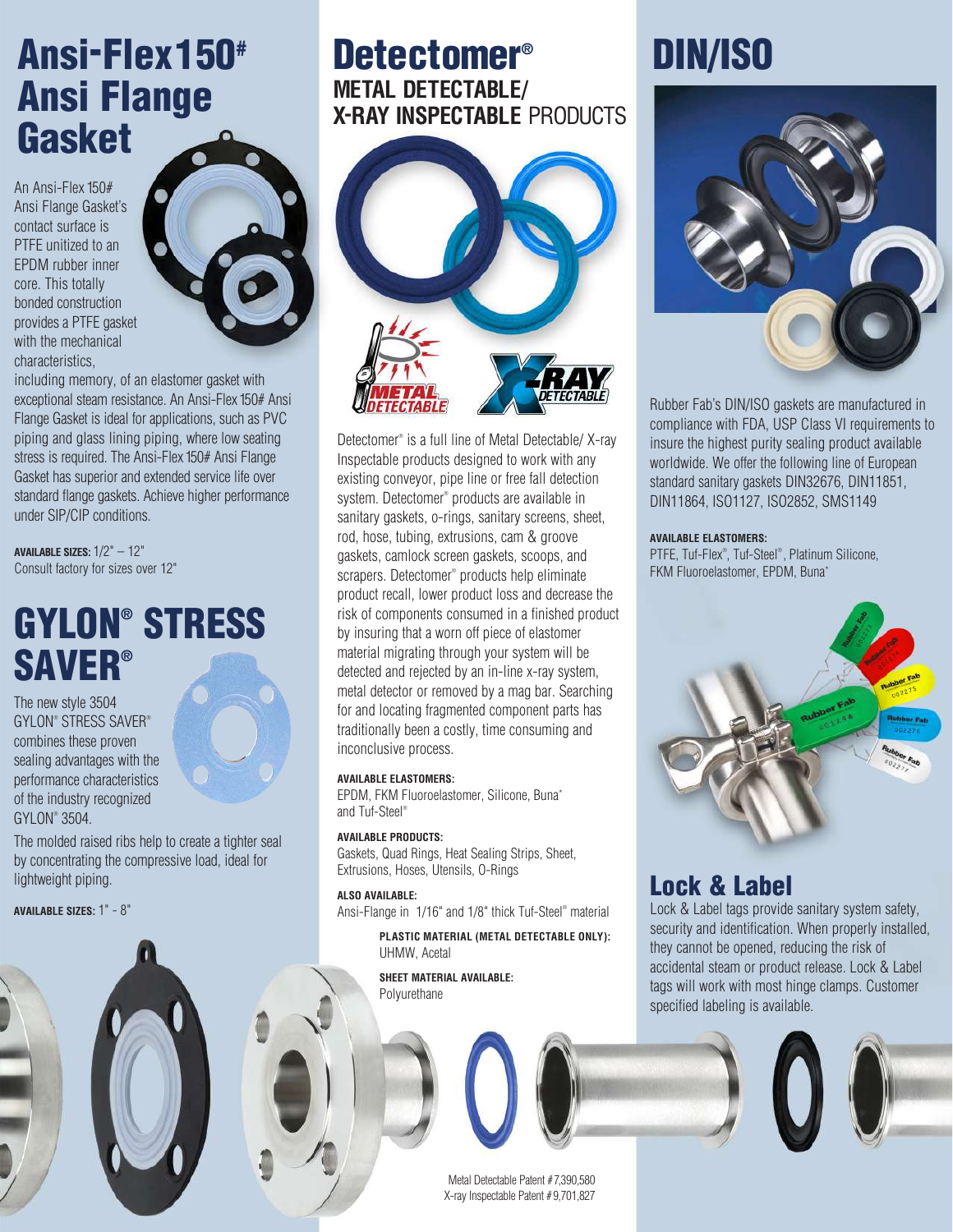# Kalrez® - LS390

Kalrez® is a sealing product for use in food, beverage and pharmaceutical processing applications where FDA and Class VI compliance is required. Kalrez® Tri-Clamp® gaskets are designed to address thermal and chemical resistance, compression set issues and high static friction, which can cause intrusion in the process line. Because of its unique grey color, LS390 seals are easy to identify for proper material selection and application. Kalrez® is FDA, USP Class VI, Chapter 88 at 121ºC, USP Chapter 87 and Japanese Pharmacopeia Edition 16.



#### **AVAILABLE ELASTOMERS:**

duPont™ Kalrez® LS390 - Grey Color Kalrez® is a registered trademark of E.I. duPont de Nemours and Company

# O-Rings & Cord

Rubber Fab offers a full line of AS 568 Dash Numbers, metric and specialty O-Ring sizes and cord in many materials including Detectomer® Metal Detectable/X-ray Inspectable materials. Our proprietary compounds are designed to perform in a wide range of applications with varying chemical exposures, pressures and temperatures.

AS 568 Dash Numbers and Metric O-Rings available in:

- Standard
- FDA
- Class VI
- Detectomer® Metal Detectable/X-ray Inspectable

#### **AVAILABLE ELASTOMERS:**

PTFE, Tuf-Steel®, Silicone, FKM Fluoroelastomer, EPDM, and Buna\*

#### **O-Ring Cord**

Vulcanize your own O-rings from our selection of O-ring cord stock, offered in both inch or metric sizes.

Cord is available in:

- Standard
- FDA
- Class VI

• Detectomer® Metal Detectable/X-ray Inspectable For cord diameters, please consult factory

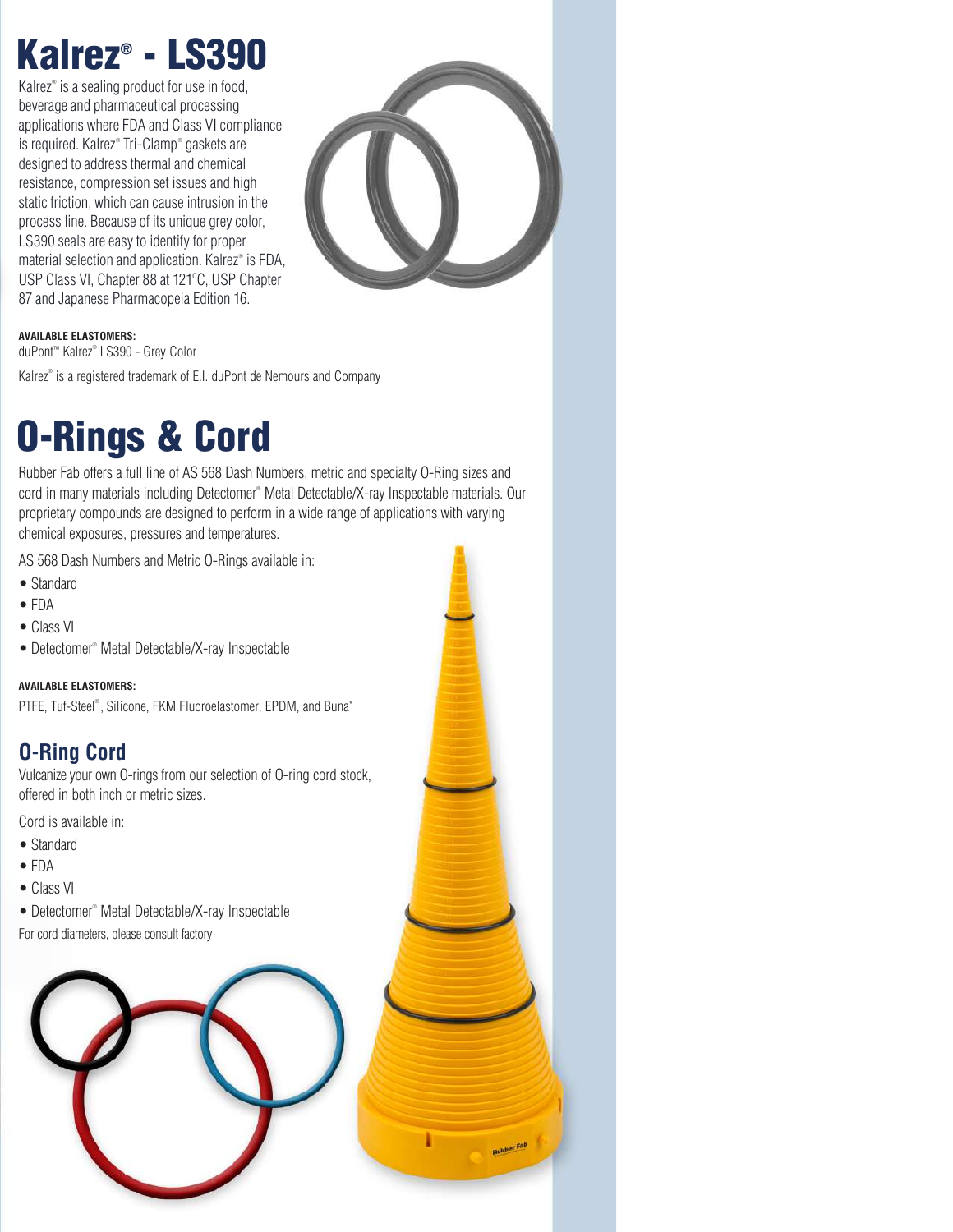## Standard Gaskets



Figh Purity Pharmaceutical Gaskets<br>Passes - CYTOTASS VI<br>Passes - CYTOTASS VI<br>Meets - FDA 21 CFR 17 TESTING<br>3-A STANDARDS CERTIFIED Rubber Fab standard tri-clamp sanitary gaskets are manufactured using FDA compliant compounds. Our 1/2" – 4" Type I EPDM, FKM Fluoroelastomer, Silicone and PTFE, Tuf-Flex® , & Tuf-Steel® Tri-Clamp® gaskets are USP Class VI and FDA CFR 177.2600 & 177.1550 and ADI (Animal Derived Ingredient Free) certified.

#### **Rubber Fab offers a variety of:**

- APC
- Bevel Seat
- Camlock
- Detectomer® Metal Detectable/ X-ray Inspectable
- Diffuser
- DIN/ISO
- Envelope
- Full Face Flange Gaskets 150# & 300#
- Gauge Guard
- I-Line
- John Perry
- Manway
- Orifice Plates

In addition to standard gaskets Rubber Fab offers custom Screen Gaskets, Custom Gaskets, and Custom Tooling. We also offer Sanitary Sheet Material, profiles and cord in Class VI and FDA compliant materials.

- O-Rings
- Perforated Plates

**Rubber Fab** 

20 Brookheid Drive . Sparta, NJ 07821<br>6001: 073-579-20130 . Sparta, NJ 07821<br>700W.rubberfah.com

**CLAMP GASKET** PART NO: 40MPG-TS-150<br>MATERIAL: THE MATERIAL: 40MPG-TS-15<br>SIZE: TUF-STEEL®

 $1 - 1/2$ 

SIZE:

QUANTITY: 25

- Q-Line
- Quad Rings
- Schedule V
- Screen
- Smart Gaskets®
- Tuf-Flex<sup>®</sup>
- Tuf-Steel®
- Tri-Clamp<sup>®</sup> Type I
- Tri-Clamp® Type II
- V2B Vent Gasket
- Valve Body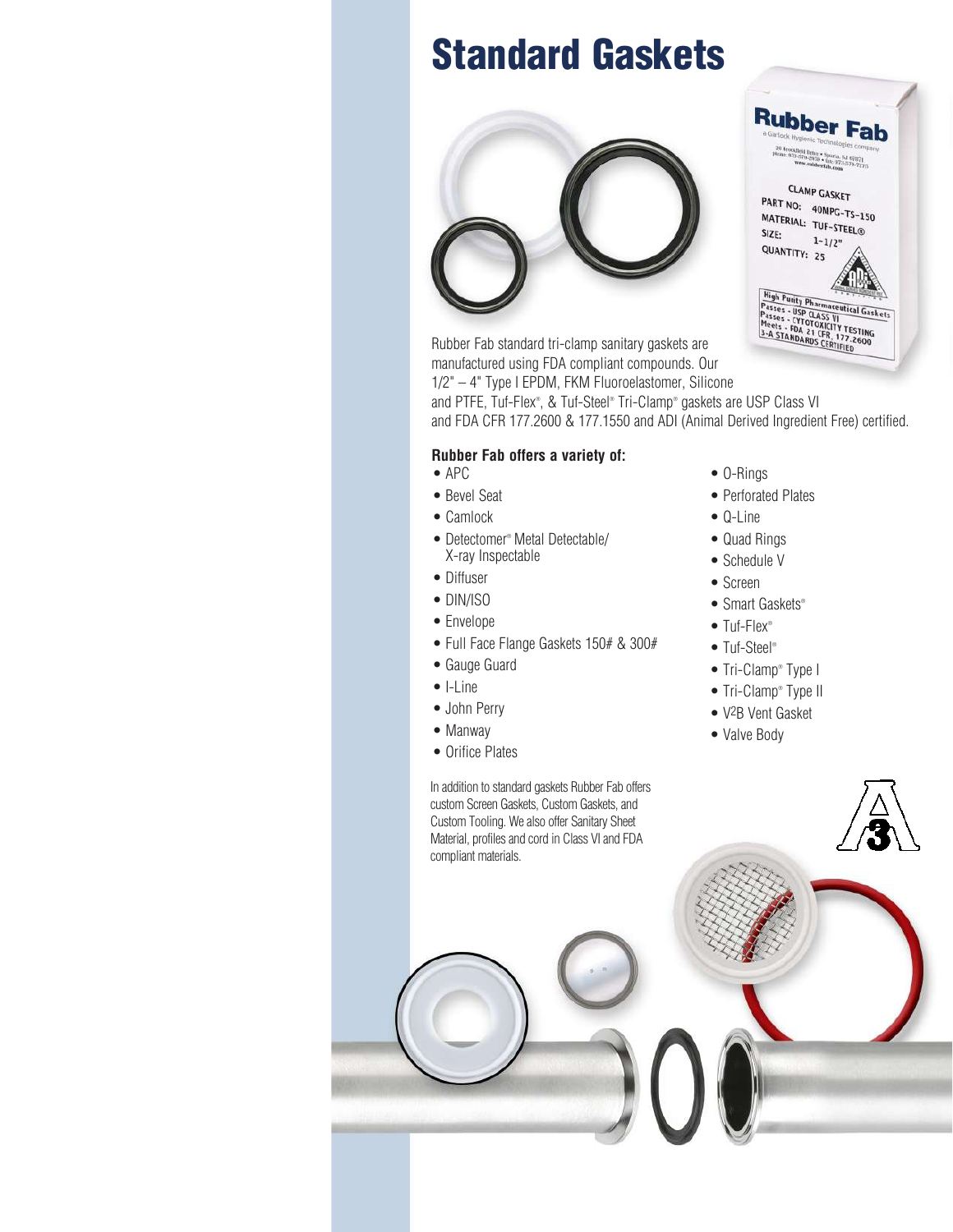

Torque-Rite® allows you to control compression and expansion while maintaining constant inch/pounds force insuring a Perfect Surface I.D. Torque-Rite® eliminates sanitary problems associated with overor under-tightening a gasket. When tightened, the Torque-Rite's® self-limiting internal mechanism will make an audible "click" signaling the user that they have reached proper inch/pounds force. If further tightening is attempted, there will be more "clicks" but no additional application of force on the gasket. Because Torque-Rite® does not require any special tools or training, exact torque is reached faster and on the first try!

#### **AVAILABLE:**

30 in/lbs and 40 in/lbs for all elastomers and Tuf-Flex® 50 in/lbs for PTFE, PTFE Envelope and Tuf-Steel®

## Torque Tee

Rubber Fab's Torque Tee and universal torque socket are designed to aid in clamp installation & removal. Available with a family of components, the Torque Tee handle creates effective tightening leverage &



aids in reaching tight spaces.

**AVAILABLE:** 30 in/lbs, 40 in/ lbs, 50 in/lbs & 70 in/lbs. Consult factory for other torques up to 80 in/lbs.



Rubber Fab is proud to introduce the next generation of sanitary hinge clamps – the one-piece, completely unitized Smart Clamp™. With features that include half-turn installation and faster uptime, the benefits of Rubber Fab's Smart Clamp™ far exceeds any other sanitary clamp.

- Dramatically increased uptime
- Supports ASME-BPE seal performance
- Half-turn installation
- Repetitive stress and ergonomic benefits
- Multiple compression settings for sanitary gaskets, no over or under tightening of gasket
- Extends gasket's service life
- Deeper clamp channel nests ferrules and evenly distributes force over the gasket's face
- Single unitized unit no additional parts
- Threadless system minimizes soil and bacterial entrapment
- Clamp hinge and locking arm will not collapse
- Manufactured in 304 Stainless Steel
- No tools required
- User-friendly



What really sets Rubber Fab apart from other manufacturers are our value added services.

#### **Coding & Labeling:**

Time is money. Don't waste valuable time searching for sanitary components in your process line. "Identify" your system components using one of Rubber Fab's System Identification products.



**Laser Engraved Products & Bar Coding:** Gaskets, hose assemblies, stainless fittings & adapters



insure process line identification and provide complete cradle to grave lot and batch traceability.

Laser Engraved Products & Bar Coded Collars

present a sharp legible, professional image. Include your company name, applicationspecific information such as serial numbers or maintenance codes, and more. Use etched collars to communicate



your most critical information. Part numbers, sizes, service dates, and usage recommendations are just a few examples.



 **Tabbed Orifice Plate Gaskets:** Tabs protrude from

clamp and can be laser etched for easy line identification.

**NOTE:** Consult factory for spacing and size limitations on all etched products.